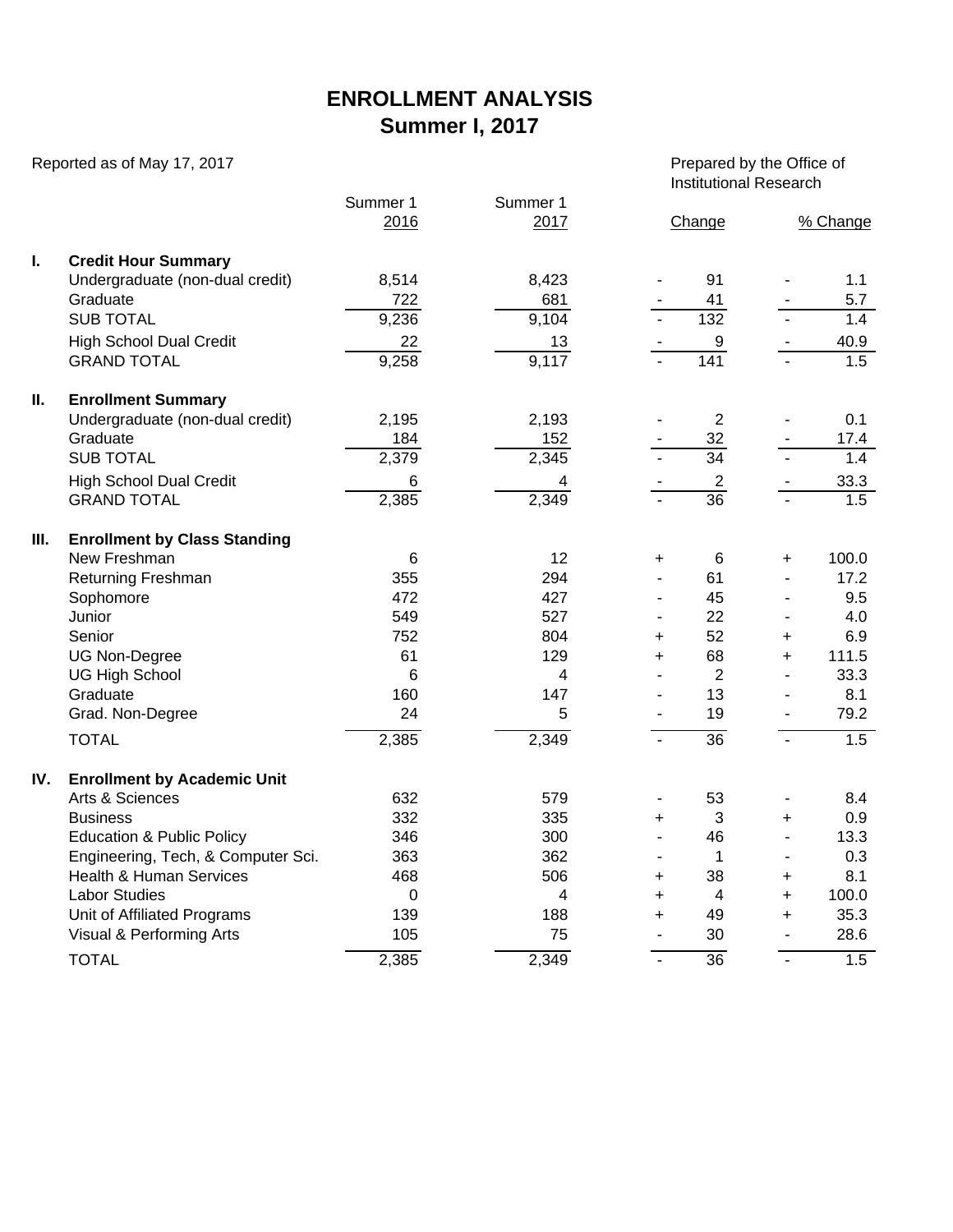(continued)

| V.   | <b>Credit Hours by Level and Residency</b>                          |       |       |                          |     |           |      |  |  |  |  |  |
|------|---------------------------------------------------------------------|-------|-------|--------------------------|-----|-----------|------|--|--|--|--|--|
|      | <b>UG Resident</b>                                                  | 7,833 | 7,700 | $\blacksquare$           | 133 | ٠         | 1.7  |  |  |  |  |  |
|      | <b>UG Non-Resident</b>                                              | 553   | 510   | $\overline{\phantom{a}}$ | 43  | ٠         | 7.8  |  |  |  |  |  |
|      | <b>UG Ohio Reciprocity</b>                                          | 150   | 226   | $\ddot{}$                | 76  | +         | 50.7 |  |  |  |  |  |
|      | Grad. Resident                                                      | 665   | 624   |                          | 41  | ٠         | 6.2  |  |  |  |  |  |
|      | Grad. Non-Resident                                                  | 51    | 54    | $\ddot{}$                | 3   | $\ddot{}$ | 5.9  |  |  |  |  |  |
|      | Grad. Ohio Reciprocity                                              | 6     | 3     |                          | 3   | ٠         | 50.0 |  |  |  |  |  |
|      | <b>TOTAL</b>                                                        | 9,258 | 9,117 | $\blacksquare$           | 141 |           | 1.5  |  |  |  |  |  |
| VI.  | <b>Enrollment and Credit Hours by University</b><br><b>Students</b> |       |       |                          |     |           |      |  |  |  |  |  |
|      | Indiana Univ.                                                       | 1,240 | 1,190 |                          | 50  |           | 4.0  |  |  |  |  |  |
|      | Purdue Univ.                                                        | 1,145 | 1,159 | $\ddot{}$                | 14  | $\ddot{}$ | 1.2  |  |  |  |  |  |
|      | <b>TOTAL</b>                                                        | 2,385 | 2,349 |                          | 36  |           | 1.5  |  |  |  |  |  |
|      | Credit Hours Taken                                                  |       |       |                          |     |           |      |  |  |  |  |  |
|      | Indiana Univ.                                                       | 4,944 | 4,604 |                          | 340 |           | 6.9  |  |  |  |  |  |
|      | Purdue Univ.                                                        | 4,314 | 4,513 | ÷                        | 199 | +         | 4.6  |  |  |  |  |  |
|      | <b>TOTAL</b>                                                        | 9,258 | 9,117 |                          | 141 |           | 1.5  |  |  |  |  |  |
| VII. | Full Time Equivalent (FTE) by Level *                               |       |       |                          |     |           |      |  |  |  |  |  |
|      | Undergraduate                                                       | 569   | 562   |                          | 7   |           | 1.2  |  |  |  |  |  |
|      | Graduate                                                            | 60    | 57    |                          | 3   |           | 5.0  |  |  |  |  |  |
|      | <b>TOTAL</b>                                                        | 629   | 619   |                          | 10  |           | 1.6  |  |  |  |  |  |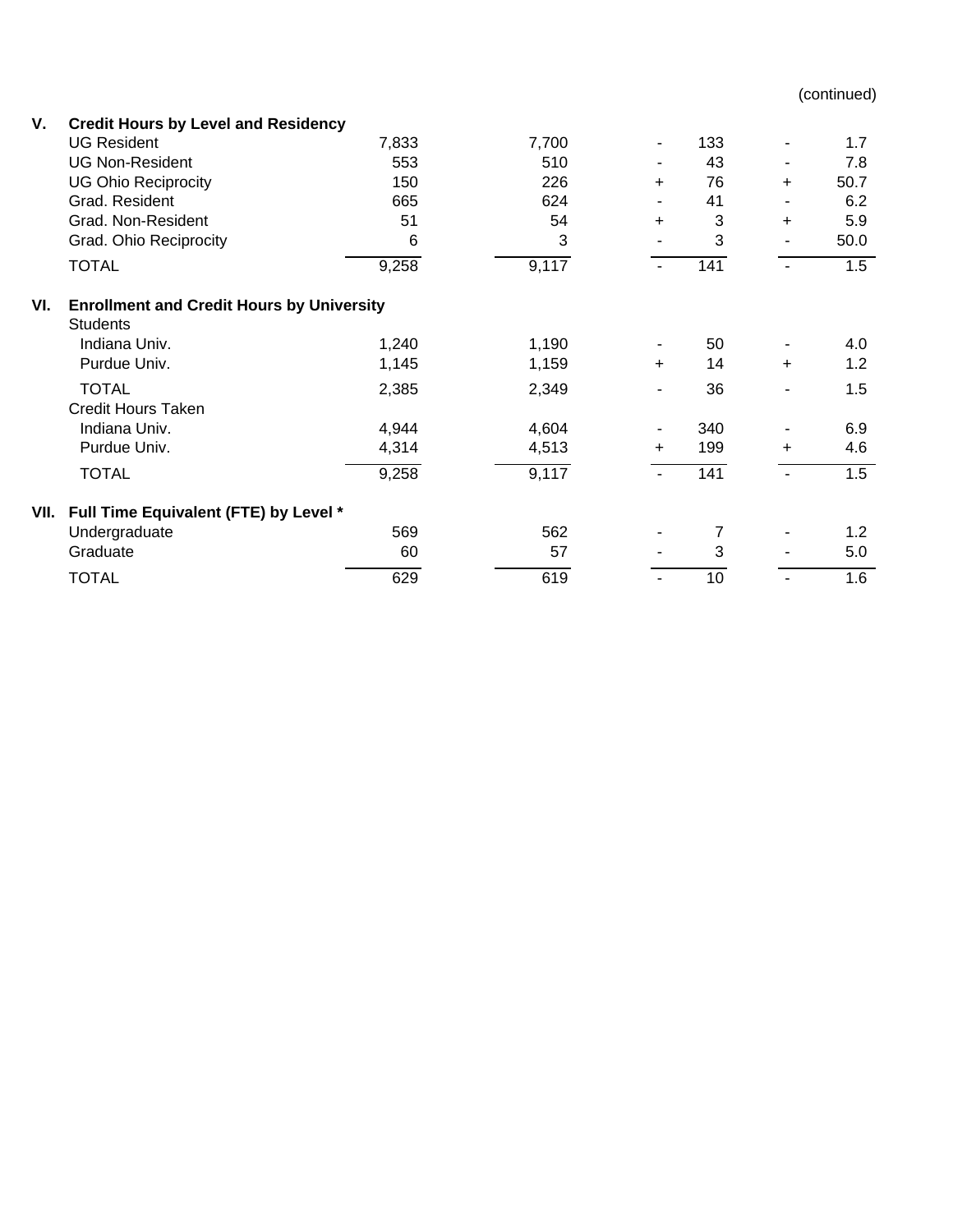## **VIII. Enrollment by Major Department and Credit Hours Taught (Includes Dual Credit Enrollment and Credit Hours)**

Enrollment by Department Credit Hours Taught

|                                      | 2016 | 2017           |                          | Change                  | % Change                 |       | 2016         | 2017  |                          | Change          | % Change                 |       |
|--------------------------------------|------|----------------|--------------------------|-------------------------|--------------------------|-------|--------------|-------|--------------------------|-----------------|--------------------------|-------|
| <b>ARTS &amp; SCIENCES</b>           |      |                |                          |                         |                          |       |              |       |                          |                 |                          |       |
| <b>Agriculture &amp; Forestry</b>    | 4    | 0              | $\overline{\phantom{a}}$ | 4                       |                          | 100.0 |              |       |                          |                 |                          |       |
| Anthropology                         | 7    | 5              | $\overline{\phantom{a}}$ | $\overline{2}$          | $\overline{a}$           | 28.6  | 24           | 0     | $\overline{a}$           | 24              | $\overline{a}$           | 100.0 |
| Arts & Sci. Spec. St.                | 9    | 3              | $\overline{\phantom{a}}$ | 6                       | $\blacksquare$           | 66.7  |              |       |                          |                 |                          |       |
| Biology                              | 88   | 103            | $+$                      | 15                      | $\ddot{}$                | 17.0  | 630          | 584   | $\overline{a}$           | 46              | $\overline{a}$           | 7.3   |
| Chemistry                            | 10   | 15             | $+$                      | 5                       | $+$                      | 50.0  | 149          | 164   | $\ddot{}$                | 15              | $+$                      | 10.1  |
| Coll. Arts & Sci. Transfer           | 31   | 0              | $\blacksquare$           | 31                      | $\frac{1}{2}$            | 100.0 |              |       |                          |                 |                          |       |
| Communication                        | 59   | 63             | $+$                      | 4                       | $\ddot{}$                | 6.8   | 598          | 535   | $\blacksquare$           | 63              | $\overline{\phantom{a}}$ | 10.5  |
| Com Sci & Disorders                  | 23   | 28             | $+$                      | 5                       | $\ddot{}$                | 21.7  | $\mathbf{0}$ | 42    | $+$                      | 42              | $+$                      | 100.0 |
| English & Linguistics                | 41   | 42             | $+$                      | $\mathbf 1$             | $+$                      | 2.4   | 1,092        | 929   | $\overline{a}$           | 163             | $\overline{a}$           | 14.9  |
| <b>General Studies</b>               | 169  | 151            | $\blacksquare$           | 18                      | $\overline{\phantom{a}}$ | 10.7  |              |       |                          |                 |                          |       |
| Graduate School Tran.                | 1    | 0              | $\blacksquare$           | 1                       | $\overline{\phantom{a}}$ | 100.0 |              |       |                          |                 |                          |       |
| History                              | 19   | 17             | $\blacksquare$           | $\overline{2}$          | $\blacksquare$           | 10.5  | 150          | 306   | $\ddot{}$                | 156             | +                        | 104.0 |
| Interntl Lang/Culture Stds           | 10   | 14             | $+$                      | $\overline{\mathbf{4}}$ | $\ddot{}$                | 40.0  | 159          | 245   | $\ddot{}$                | 86              | $\ddot{}$                | 54.1  |
| Journalism                           |      |                |                          |                         |                          |       | 66           | 60    | $\blacksquare$           | $6\phantom{1}6$ | $\blacksquare$           | 9.1   |
| <b>Mathematical Sciences</b>         | 36   | 27             | $\overline{\phantom{a}}$ | 9                       | $\overline{\phantom{a}}$ | 25.0  | 567          | 483   | $\overline{a}$           | 84              | $\mathbf{r}$             | 14.8  |
| Physics                              | 17   | 11             | $\blacksquare$           | 6                       | $\blacksquare$           | 35.3  | 416          | 455   | $\ddot{}$                | 39              | $+$                      | 9.4   |
| <b>Political Science</b>             | 14   | 16             | $+$                      | $\overline{2}$          | $\ddot{}$                | 14.3  | 237          | 134   | $\blacksquare$           | 103             | $\blacksquare$           | 43.5  |
| Psychology                           | 71   | 72             | $\ddot{}$                | 1                       | $\ddot{}$                | 1.4   | 615          | 489   | $\overline{\phantom{a}}$ | 126             | $\overline{\phantom{a}}$ | 20.5  |
| Sci. & Other PU Transfer             | 18   | $\overline{2}$ | $\blacksquare$           | 16                      | $\overline{\phantom{a}}$ | 88.9  |              |       |                          |                 |                          |       |
| Sociology                            | 5    | 10             | $+$                      | 5                       | +                        | 100.0 | 345          | 216   | $\blacksquare$           | 129             | $\overline{\phantom{a}}$ | 37.4  |
| <b>TOTAL</b>                         | 632  | 579            | $\overline{a}$           | 53                      |                          | 8.4   | 5,048        | 4,642 | $\mathbf{r}$             | 406             | $\mathbf{r}$             | 8.0   |
| <b>BUSINESS</b>                      |      |                |                          |                         |                          |       |              |       |                          |                 |                          |       |
| Accounting/Finance                   | 89   | 121            | $\ddot{}$                | 32                      | +                        | 36.0  | 321          | 219   | $\blacksquare$           | 102             | $\blacksquare$           | 31.8  |
| <b>Business Admin/BUA</b>            | 146  | 53             | $\blacksquare$           | 93                      | $\blacksquare$           | 63.7  | 13           | 29    | $\ddot{}$                | 16              | $\ddot{}$                | 123.1 |
| Economics                            | 10   | 11             | $\ddot{}$                | $\mathbf 1$             | +                        | 10.0  | 153          | 426   | $+$                      | 273             | $+$                      | 178.4 |
| Management/Marketing                 | 87   | 150            | $+$                      | 63                      | +                        | 72.4  | 538          | 537   | $\blacksquare$           | $\mathbf 1$     | $\blacksquare$           | 0.2   |
| <b>TOTAL</b>                         | 332  | 335            | $+$                      | 3                       | $+$                      | 0.9   | 1,025        | 1,211 | $+$                      | 186             | $+$                      | 18.1  |
|                                      |      |                |                          |                         |                          |       |              |       |                          |                 |                          |       |
| <b>EDUCATION &amp; PUBLIC POLICY</b> |      |                |                          |                         |                          |       |              |       |                          |                 |                          |       |
| <b>Education General</b>             | 0    | 1              | $\ddot{}$                | 1                       | $\ddot{}$                | 100.0 |              |       |                          |                 |                          |       |
| <b>Educational Studies</b>           | 153  | 141            | $\blacksquare$           | 12                      | $\overline{a}$           | 7.8   | 134          | 122   | $\overline{a}$           | 12              | $\overline{a}$           | 9.0   |
| <b>Professional Studies</b>          | 70   | 60             | $\blacksquare$           | 10                      | $\overline{a}$           | 14.3  | 324          | 285   | $\overline{a}$           | 39              | $\overline{a}$           | 12.0  |
| <b>Public Policy</b>                 | 123  | 98             | $\blacksquare$           | 25                      | $\overline{\phantom{a}}$ | 20.3  | 298          | 210   | $\blacksquare$           | 88              | $\blacksquare$           | 29.5  |
| <b>TOTAL</b>                         | 346  | 300            |                          | 46                      |                          | 13.3  | 756          | 617   |                          | 139             | $\overline{a}$           | 18.4  |